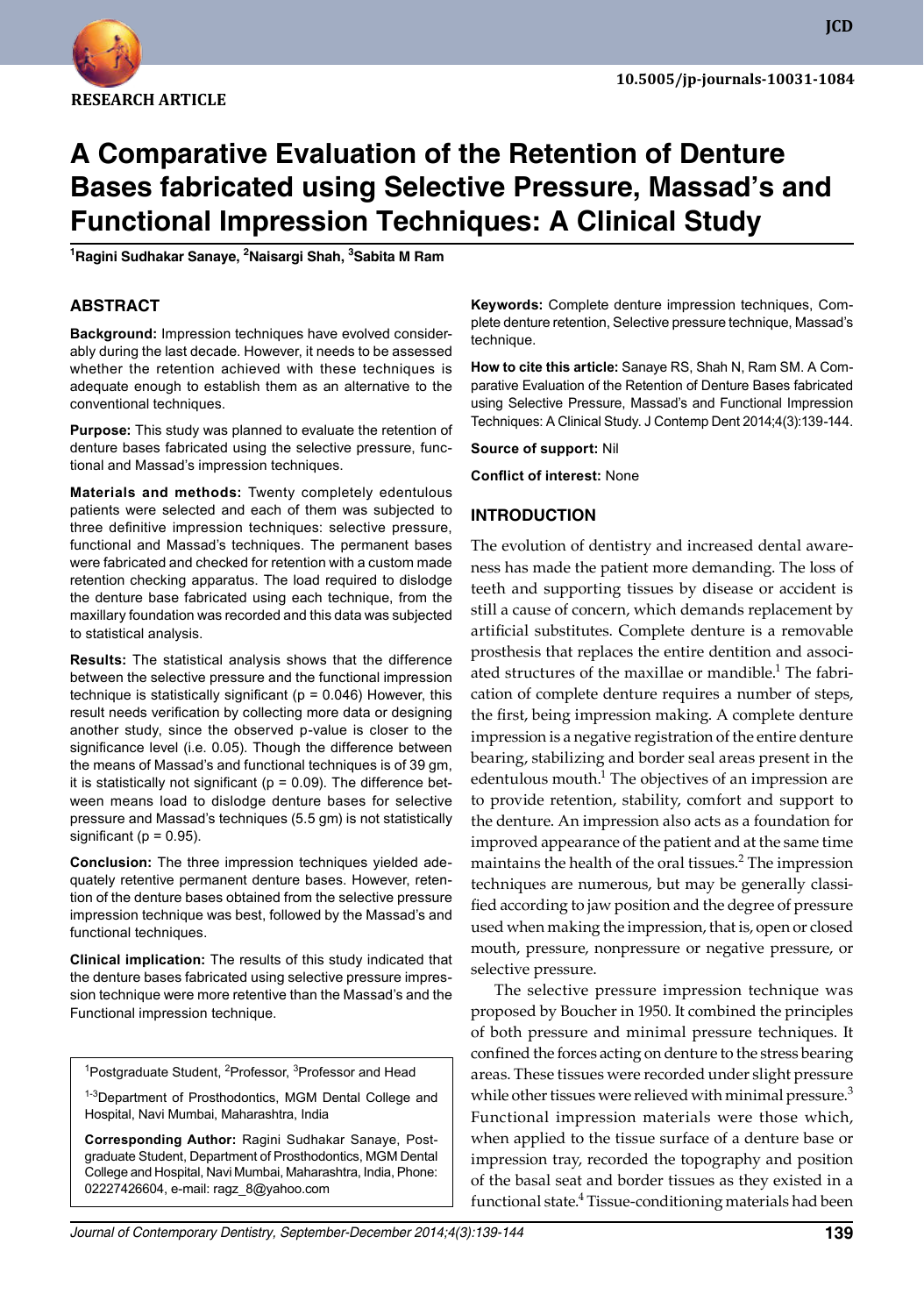found useful as functional impression materials.<sup>4</sup> The functional impression technique utilized the property of the tissue conditioners to allow time for the tissues to reposition themselves as they had an ability of getting compressed under pressure but rebound when pressure was released. Elastomeric impression materials are being used in recent times for impression making in complete denture fabrication. Joseph Massad in 2007 proposed a modified impression technique which included building or layering method of impression making, maintaining the integrity between layers of the impression materials of varying viscosities depending on the compressibility of the tissues.<sup>5</sup> It provided detailed and customized impression of the edentulous patient using both the static and functional concepts of impression making in one application.<sup>5</sup>

The introduction of new impression materials and techniques has made it necessary to evaluate whether these are efficient and accurate enough to substitute the conventional techniques and materials being used since decades. The retention achieved in a denture is an important criteria to check the accuracy and efficacy of an impression material or technique. Hence, this study was planned to evaluate the selective pressure, functional and Massad's impression techniques and correlate the retention achieved for the denture bases fabricated using these techniques.

## **MATERIALS AND METHoDS**

Twenty completely edentulous patients were selected based on the inclusion and exclusion criteria (Fig. 1). The selected patient's history, examination, both intraoral and extraoral were carried out to assess the patient's tissues. Special emphasis in the examination was given to the maxillary arch and variation in the compressibility of the overlying tissues were assessed with a T- burnisher and marked on a cast which was used as a reference for special tray fabrication for selective pressure, functional impression technique and to determine the areas where different viscosities of elastomeric impression materials will be placed during the Massad's impression technique. An appropriate maxillary edentulous stock metal tray with 5 mm clearance between the tray and maxillary ridge was selected and primary impression was made with impression compound (Y Dents). The impression was poured in dental plaster Type II (Kaldent) to obtain a primary cast for each patient. The primary cast was duplicated in putty (Aquasil) to achieve two primary casts for each patient which were numbered as No. 1 and 2. On the cast No. 1 auto polymerizing acrylic resin special tray (DPI) was fabricated for selective pressure impression technique, with a spacer design by referring to the chart on which the compressibility was marked and also the stress bearing and relief areas. The tray was fabricated using by dough technique. The tray for selective pressure impression technique was kept 2 mm short of the sulcus. On cast No. 2 auto polymerizing acrylic resin special tray (DPI) was fabricated for functional impression technique. The tray was made extending to the sulcus and without handle so that the patient could perform the functional movements easily. The definitive impression techniques were grouped as following:

Selective pressure impression technique.<sup>6-9</sup> Massad's impression technique.5,10-14 Functional impression technique.15-17

# **Selective Pressure Impression Technique**

The special tray fabricated on cast No. 1 was checked for adaptation and extension and modified whenever required. The border molding was done with low fusing impression compound (DPI Pinnacle) by sectional method. The definitive impression was made with zinc oxide eugenol impression paste (DPI) standardizing the manipulation of materials (Fig. 2).

# **Massad's Impression Technique**

The second definitive impression technique was the Massad's technique. Specially designed trays which could be molded in hot water were selected for individual patients taking into consideration size of the arch. The tray size selection was done by measuring the distance between the tuberosities using a caliper and relating it to the chart given with the trays. The tray was modified wherever required. In this technique depending on the resiliency of the tissues, the elastomeric impression materials of various viscosities were used. High viscosity polyvinylsiloxane material (Aquasil) was used for making tissue stops, ensuring a uniform distance of approximately 2 to 3 mm from the vestibular sulcus. Single step border molding was then performed with high viscosity polyvinylsiloxane material (Aquasil). The light viscosity polyvinylsiloxane impression material (Aquasil) was loaded corresponding to the areas to be relieved over the tray and medium viscosity polyvinylsiloxane (Aquasil) was loaded in the other areas. The loaded tray was placed in the oral cavity and impression was made (Figs 3 and 4).

# **Functional Impression Technique**

The special tray fabricated on cast No. 2 was checked for adaptation and extensions. Any necessary corrections were made. The spacer was removed. The powder and liquid of the tissue conditioner (D-soft) were mixed according to manufacturer's instructions and loaded onto the tray and impression was made. The patient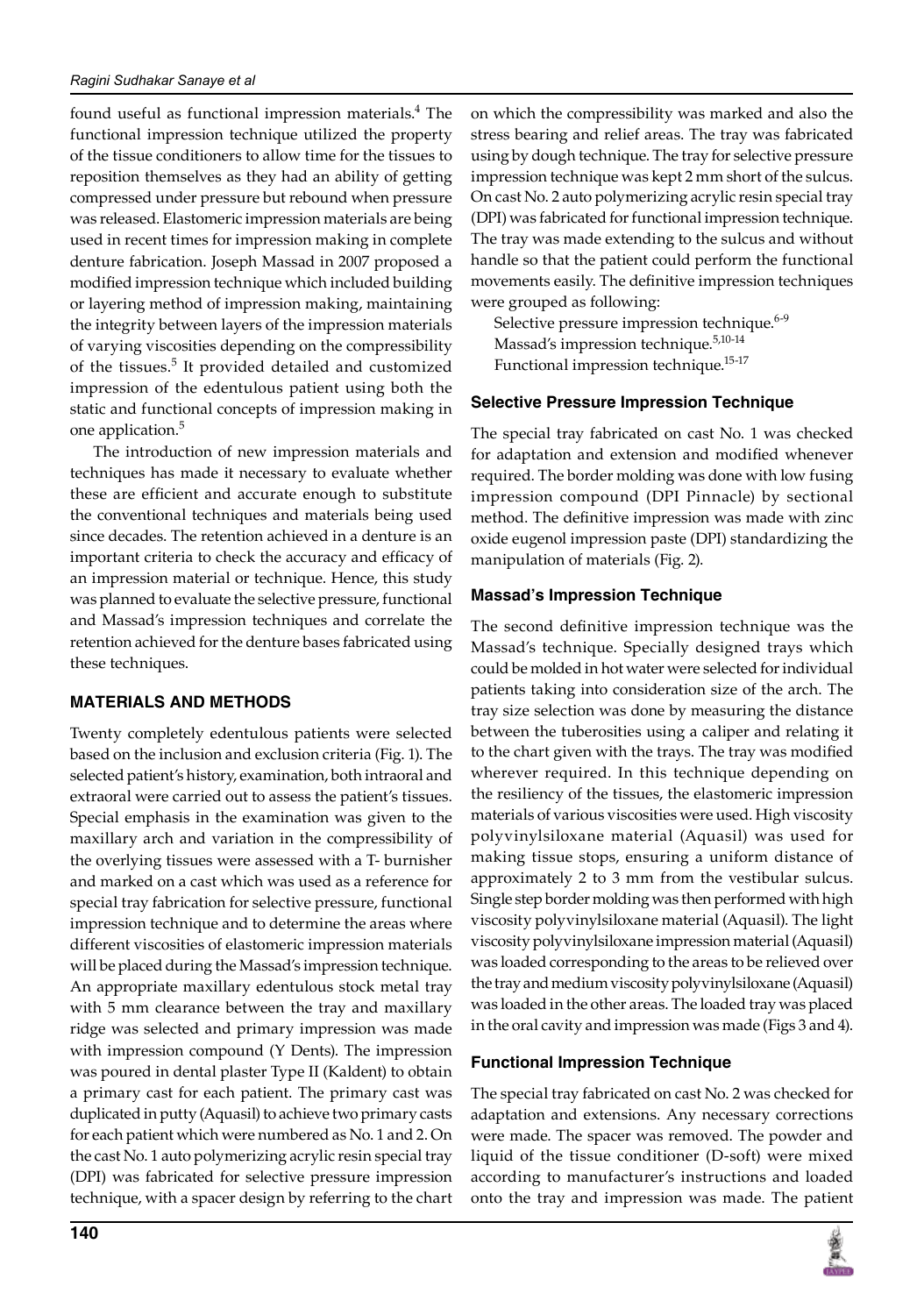





**Fig. 5:** Final impression with functional impression technique **Fig. 6:** Permanent bases with metal hooks

was instructed to make functional movements like swallowing, speech and pursing of lips. After three minutes the tray was removed and impression was checked for any voids. Impression material was added if required. The tray was placed in the oral cavity again for 30 minutes (Fig. 5).

The three definitive impressions were poured in Type III dental stone (Kaldent). The tissue conditioner

*A Comparative Evaluation of the Retention of Denture Bases* 



**Fig. 1:** Preoperative intraoral **Fig. 2:** Final impression with selective pressure impression technique



**Fig. 3:** Border molding for Massad's technique **Fig. 4:** Final impression using Massad's impression technique



impression was coated with dental stone using a paint brush taking care, not to disturb the tissue conditioner material. After this layer of stone was set, the second layer of stone poured followed by the base. Other impressions were poured using the conventional technique. The casts were retrieved and permanent bases were fabricated with heat polymerizing acrylic resin. The bases were then retrieved, finished and polished. The bases were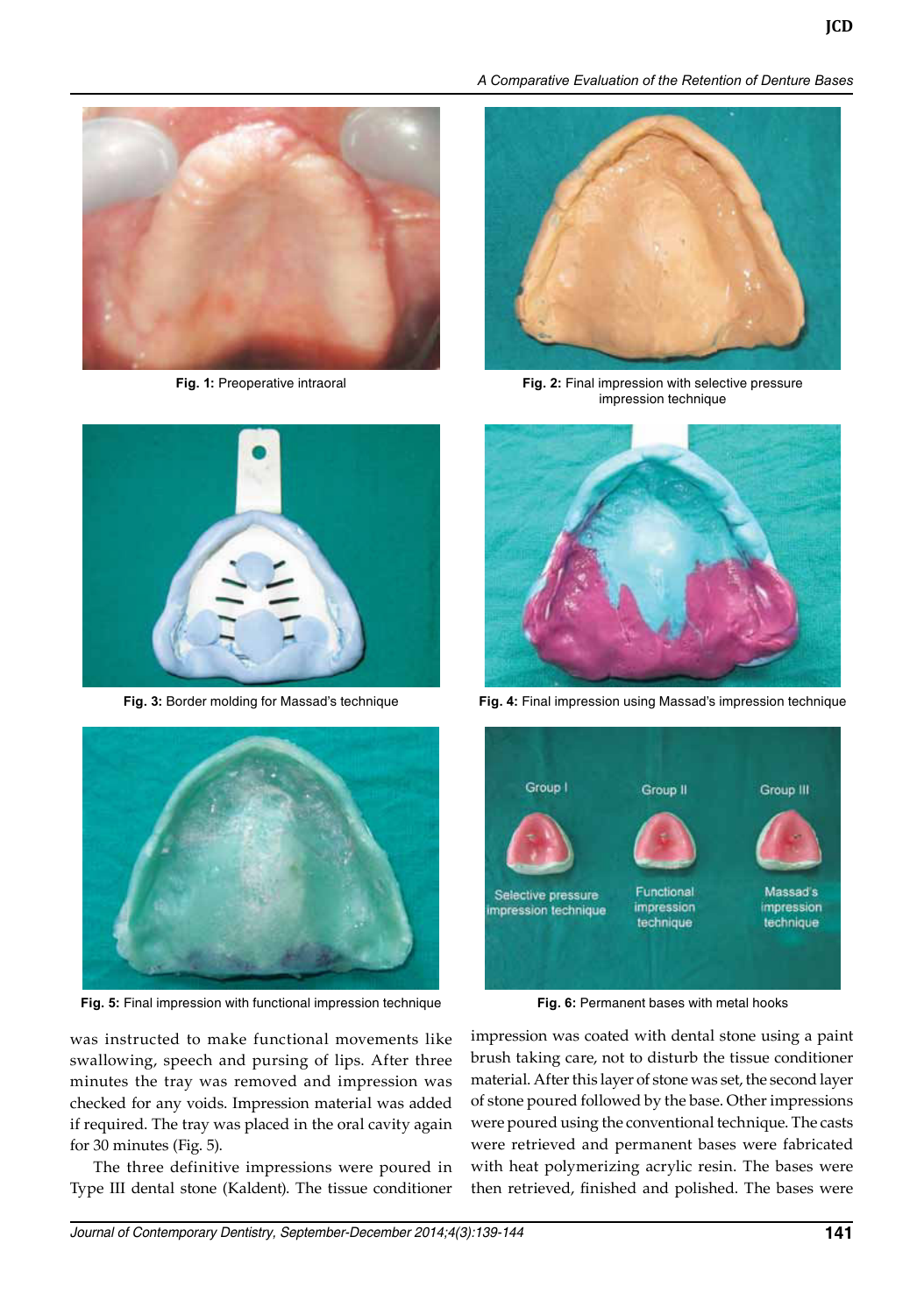#### *Ragini Sudhakar Sanaye et al*





**Fig. 9:** Boxplots for load to dislodge denture bases

then placed in cold water till further use. A hook was attached at the center of the denture base with self polymerizing acrylic resin keeping it perpendicular to the occlusal plane of the edentulous ridge (Fig. 6). The components of the retention measuring apparatus were secured in position. The selected patient was made to stand in a cephalostat (Figs 7 and 8). The patient was made comfortable, the maxillary denture base fabricated using selective pressure technique was placed on the maxillary foundation. The nylon string on one end was attached to the hook of the denture base. The other end had the weighing pan on which weights were added very slowly taking care not to disturb the assembly. The weight used to dislodge the denture base was recorded. Three such readings were taken and the average of three readings was considered the definitive reading for that base. After an interval of 48 hours, the next base fabricated using Massad's impression technique and again after 48 hours the base fabricated using functional impression technique was checked for retention. In a similar manner all the 20 patients' denture bases were checked for retention and



**Fig. 7:** Retention measuring apparatus **Fig. 8:** Bases loaded with weights to check for retention

the weights which dislodged the bases were recorded (Table 1).

The readings were then subjected to statistical analysis:

- One-way ANOVA (Table 2) and
- Post hoc tests: Multiple comparisons by using Scheffe test for subjects (Tables 3 and 4).
- The level of significance was set at 0.05.

# **RESuLTS**

The statistical analysis shows that the difference between the selective pressure and the functional impression technique is statistically significant ( $p = 0.046$ ) However, this result needs verification by collecting more data or designing another study, since the observed p-value

| <b>Table 1:</b> Load required to dislodge the denture bases |  |  |
|-------------------------------------------------------------|--|--|

| Patient         | Group I (gm) | Group II (gm) | Group III (gm) |
|-----------------|--------------|---------------|----------------|
| P <sub>1</sub>  | 150          | 120           | 110            |
| P <sub>2</sub>  | 140          | 190           | 160            |
| P <sub>3</sub>  | 70           | 200           | 90             |
| P4              | 250          | 110           | 150            |
| P <sub>5</sub>  | 95           | 110           | 90             |
| P <sub>6</sub>  | 250          | 200           | 170            |
| P7              | 240          | 200           | 180            |
| P <sub>8</sub>  | 300          | 350           | 150            |
| P <sub>9</sub>  | 245          | 240           | 190            |
| P <sub>10</sub> | 180          | 190           | 150            |
| P <sub>11</sub> | 260          | 230           | 220            |
| P <sub>12</sub> | 220          | 240           | 200            |
| P <sub>13</sub> | 200          | 180           | 160            |
| P <sub>14</sub> | 160          | 150           | 120            |
| P <sub>15</sub> | 300          | 280           | 210            |
| P <sub>16</sub> | 250          | 240           | 220            |
| P <sub>17</sub> | 240          | 230           | 200            |
| P <sub>18</sub> | 260          | 265           | 210            |
| P <sub>19</sub> | 210          | 200           | 180            |
| P <sub>20</sub> | 170          | 155           | 140            |
| Total           | 4190         | 4080          | 3300           |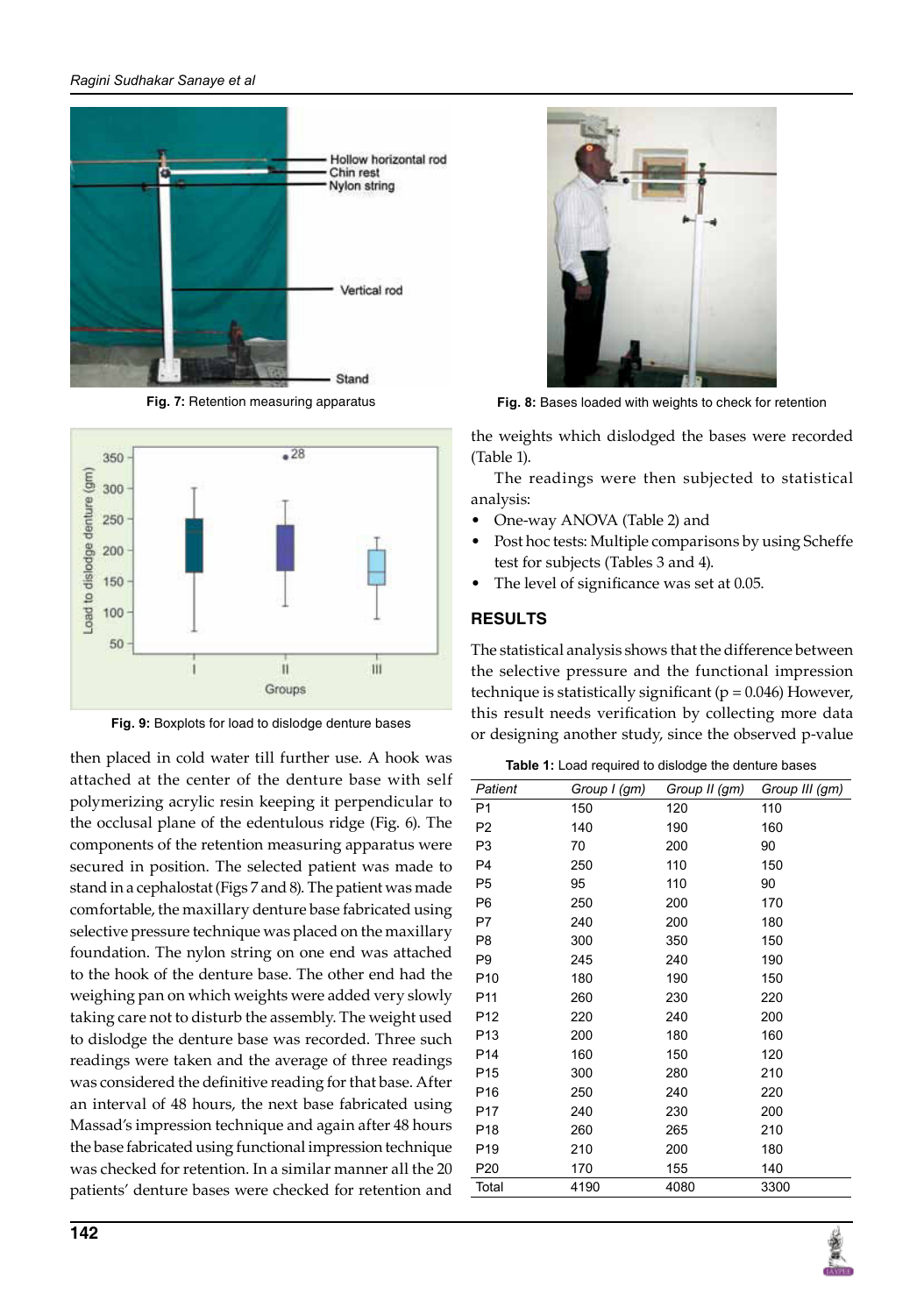| <b>Table 2:</b> Result of one-way ANOVA test for load to |
|----------------------------------------------------------|
| dislodge denture base                                    |

| Source of variance Sum of |          |           | DF Mean            | F | p-value |
|---------------------------|----------|-----------|--------------------|---|---------|
|                           | squares  |           | square             |   |         |
| Between groups            | 23543.33 | $\cdot$ 2 | 11771.67 3.86 0.03 |   |         |
| Within groups             | 173975   | 57        | $3052.193 -$       |   |         |
| Total                     | 197518.3 | 59        |                    |   |         |

|  |  | Table 3: Results of Scheffe's multiple comparisons |  |  |
|--|--|----------------------------------------------------|--|--|
|  |  |                                                    |  |  |

| Pairs of<br>groups | Mean<br>difference | Std.<br>Error |       | p-value 95% confidence<br>interval |       |
|--------------------|--------------------|---------------|-------|------------------------------------|-------|
| compared           |                    |               |       | Lower                              | Upper |
|                    |                    |               |       | bound                              | bound |
| Group I-II         | 5.5                | 17.47         | 0.95  | $-38.41$                           | 49.41 |
| Group I-III        | 44.50              | 17.47         | 0.046 | 0.59                               | 88.41 |
| Group II-III       | 39                 | 17.47         | 0.09  | $-4.91$                            | 82.91 |

**Table 4:** Homogeneous subsets in terms of mean load to dislodge denture base

| Groups  | n  |      | Subset for alpha = $0.05$ |  |  |
|---------|----|------|---------------------------|--|--|
|         |    |      |                           |  |  |
| Ш       | 20 | 165  |                           |  |  |
|         | 20 | 204  | 204                       |  |  |
|         | 20 |      | 209.5                     |  |  |
| p-value | -  | 0.09 | 0.95                      |  |  |

is closer to the significance level (i.e. 0.05). Though the difference between the means of Massad's and functional techniques is of 39 gm, it is statistically not significant  $(p = 0.09)$ . The difference between means load to dislodge denture bases for selective pressure and Massad's techniques  $(5.5 \text{ gm})$  is not statistically significant  $(p = 0.95)$  (Fig. 9).

## **DISCuSSIoN**

The result of the study emphasizes that all three impression techniques yield adequately retentive permanent denture bases. However, the retention of the denture bases obtained from the selective pressure impression technique was better than the Massad's and functional technique. This is in accordance with Sharry, Wang and Khlevnoy who recommended definitive impressions with a spaced custom tray and zinc oxide eugenol impression paste. The difference measured though is not of a significant value to imply an alternate hypothesis. Williams, Zarb, Gilbert and Blandin, Chee and Donovan<sup>18</sup> stated that greater accuracy is obtained in custom made trays than with impressions made in stock trays. The denture base fabricated by the Massad's impression technique did not show much difference as compared to the selective pressure impression technique though the bases were less retentive. This may have been due to lack of a special or custom tray in the Massad's technique. The specialized stock trays designed by Massad were used. They did not fit as well as the special tray for the respective individual. The varying viscosity of elastomeric impression materials

#### *A Comparative Evaluation of the Retention of Denture Bases*

did have an advantage because low viscosity was used for applying light pressure in relief areas, medium body for other areas of the palate and high viscosity for border molding. This was a single step impression technique. It used contemporary materials having more accuracy and dimensional stability. It may however be expensive as the trays are technique specific and elastomeric impression materials are more costly than the zinc oxide eugenol impression paste. The functional impression technique in which the tissue conditioner material was used for making the impression showed the least retentive denture bases as compared to the Massad's and selective pressure technique. The lower retention of the bases fabricated by the functional impression technique may have been due to the fact that the material had a property to flow and did not exert any pressure on the peripheral tissues which is achieved by low fusing compound and the high viscosity impression material.

## **CoNCLuSIoN**

Within the limitations of the study the following conclusion were drawn:

- 1. The permanent denture bases fabricated using selective pressure definitive impression technique were the most retentive among the three definitive impression techniques.
- 2. The permanent denture bases fabricated using Massad's definitive impression technique were more retentive than the functional impression technique, but less retentive than the selective pressure impression technique.
- 3. The permanent denture bases fabricated using functional impression technique were the least retentive among the three impression techniques.
- 4. All the three definitive impression techniquesselective pressure, Massad's and functional impression technique yielded denture bases with adequate retention.

## **REFERENCES**

- 1. Academy of prosthodontics. Glossary of prosthodontic terms. J Prosthet Dent 2005;94(1):10-92.
- 2. DeVan MM. Basic principles of impression making. J Prosthet Dent 1952;2(1):26-35.
- 3. Dwivedi A, Vyas R. Theories of impression making and their rationale in complete denture prosthodontics. J Orofac Res 2013;3(1):34-37.
- 4. Massad JJ. Complete denture prosthodontics: modern approaches to old concerns. Inside Dent 2008;4(8):2-6.
- 5. Boucher CO. A critical analysis of mid century impression techniques for full dentures. J Prosthet Dent 1951;1(4):472-491.
- 6. Hickey JC, Zarb GA, Bolender CL. Boucher's prosthodontic treatment for edentulous patients. 9th ed. St. Louis, MO:CV Mosby Company 1985. p. 119-230.